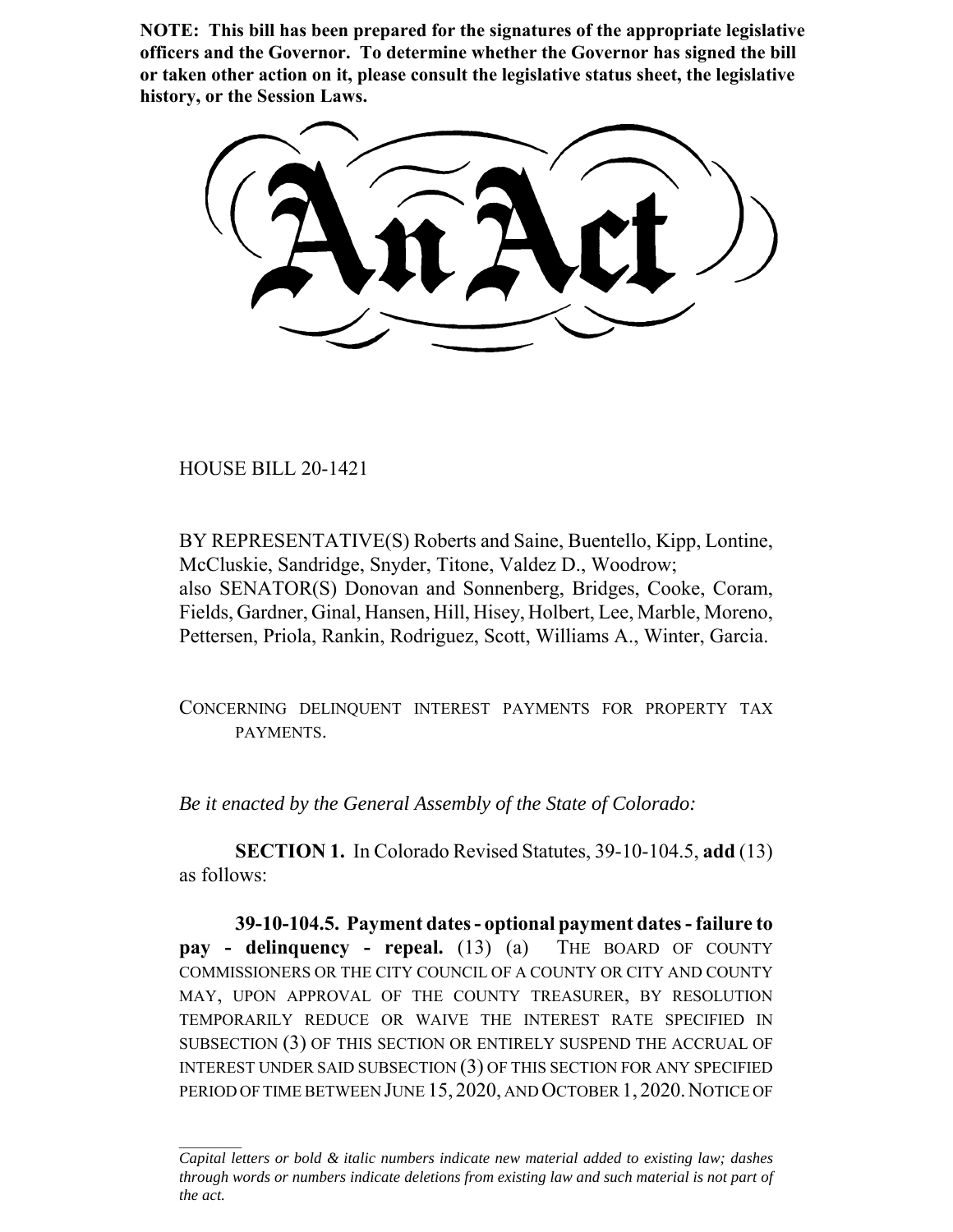INTENT TO REDUCE OR WAIVE THE INTEREST RATE SHALL BE DELIVERED TO AT LEAST THREE EXECUTIVES OR BOARD OFFICERS IN LOCAL TAXING JURISDICTIONS.IF A LOCAL TAXING JURISDICTION IS UNABLE TO MEET BOND PAYMENT OBLIGATIONS DUE TO, AND WITHIN THE PERIOD OF, THE WAIVER OR REDUCTION OF THE INTEREST RATE, SUCH JURISDICTION SHALL PROVIDE NOTICE TO THE COUNTY OR CITY AND COUNTY WITHIN THREE BUSINESS DAYS OF RECEIPT OF NOTICE FROM THE COUNTY OR CITY AND COUNTY.

(b) THIS SUBSECTION (13) IS REPEALED, EFFECTIVE DECEMBER 31, 2020.

**SECTION 2.** In Colorado Revised Statutes, 39-10-112, **add** (5) as follows:

**39-10-112. Action to collect unpaid taxes - repeal.** (5) (a) ANY TIME BETWEEN THE EFFECTIVE DATE OF THIS SUBSECTION (5) AND OCTOBER 1, 2020, THE COUNTY TREASURER OR THE OFFICER RESPONSIBLE FOR THE COLLECTION OF PROPERTY TAXES FOR A CITY AND COUNTY SHALL ADVANCE PROPERTY TAX AMOUNTS TO A LOCAL TAXING JURISDICTION IN THE COUNTY OR CITY AND COUNTY TO HELP PAY BONDED INDEBTEDNESS PAYMENTS OR MONTHLY OPERATIONAL COSTS, IF THE LOCAL TAXING JURISDICTION SUBMITS A LETTER TO THE BOARD OF COUNTY COMMISSIONERS OF THE COUNTY OR THE CITY COUNCIL OF THE CITY AND COUNTY. IN NO CASE SHALL THE ADVANCE PROPERTY TAX AMOUNT EXCEED NINETY PERCENT OF THE PROPERTY TAX DUE TO THE JURISDICTION. WHERE AN ADVANCE PAYMENT OF PROPERTY TAX IS NECESSARY TO HELP PAY BONDED INDEBTEDNESS, AND NOTICE WAS GIVEN BY THE LOCAL TAXING JURISDICTION PER SECTION 39-10-104.5 (13), THE ADVANCE PROPERTY TAX AMOUNT SHALL NOT EXCEED THE JURISDICTION'S SHORTFALL OF REVENUE DUE TO THE WAIVER OR REDUCTION OF INTEREST THAT IS NECESSARY TO COVER THE BONDED INDEBTEDNESS PAYMENT AND ONLY THOSE WHO ARE IN RECEIPT OF LESS THAN NINETY PERCENT OF THE PROPERTY TAXES DUE AT THE TIME OF THE REQUEST QUALIFY FOR ADVANCE PAYMENT FOR BONDED INDEBTEDNESS.

(b) THIS SUBSECTION (5) IS REPEALED, EFFECTIVE DECEMBER 31, 2020.

**SECTION 3. Safety clause.** The general assembly hereby finds,